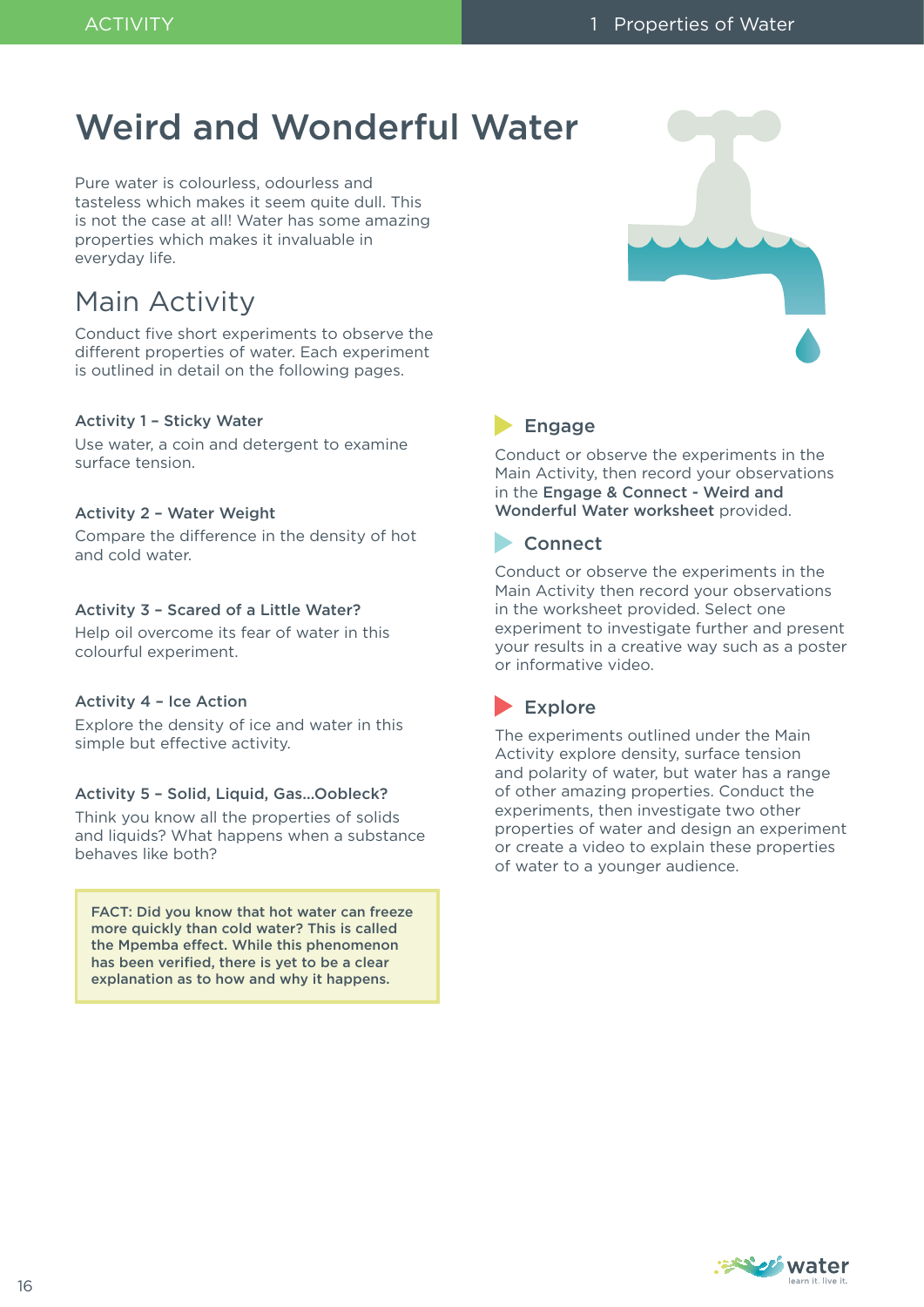# Activity 1

# Sticky Water

Use water, a coin and detergent to examine surface tension.

## *Materials*

- 10 or 20 cent coin
- eye dropper
- water
- detergent
- paper towel

## *Method*

- 1. Wash your coin using tap water and then dry it thoroughly.
- 2. Using the eye dropper, slowly drop water onto the coin, counting each drop as you go. How many drops did you fit on the coin before it overflowed?
- 3. Dry the coin then smear a small amount of detergent over the surface with your finger.
- 4. Repeat Step 2.

# Activity 2 Water Weight

Compare the difference in the density of hot and cold water.

## *Materials*

- 2 glass cups that are the same size
- hot tap water (not boiling)
- cold tap water
- red food colouring
- blue food colouring
- a thin plastic card (a flat square cut from an ice cream container works well). It must be larger than the diameter of your glass.
- large tray

### *Method*

- 1. Sit the 2 glasses in the tray—this will minimise the mess if you accidentally spill your experiment.
- 2. Add 2–3 drops of blue food colouring to one glass then fill right to the top with cold water.
- 3. Add 2–3 drops of red food colouring to the other glass and fill right to the top with hot water
- 4. Place the plastic card on top of the hot cup. Then, holding the card in place, tip the glass upside down; if you have filled the glass right to the top there should be enough pressure to hold the card in place. Slowly remove the hand holding the card against the glass.
- 5. Carefully place the upside down glass of hot water over the cold glass of water.
- 6. Before you remove the plastic card, predict what you think will happen. Ask your partner to record the prediction in your worksheet.
- 7. Slowly and carefully, remove the card by sliding it out. What do you notice? Record your observations in your worksheet.
- 8. What do you think would have happened if the cold water glass was on top? Record your prediction in your worksheet.
- 9. Place one hand around the cold glass of water and one hand around the hot glass of water. Hold the glasses together and turn them so the cold cup is on top. Be sure you do this over your tray in case you spill your experiment.



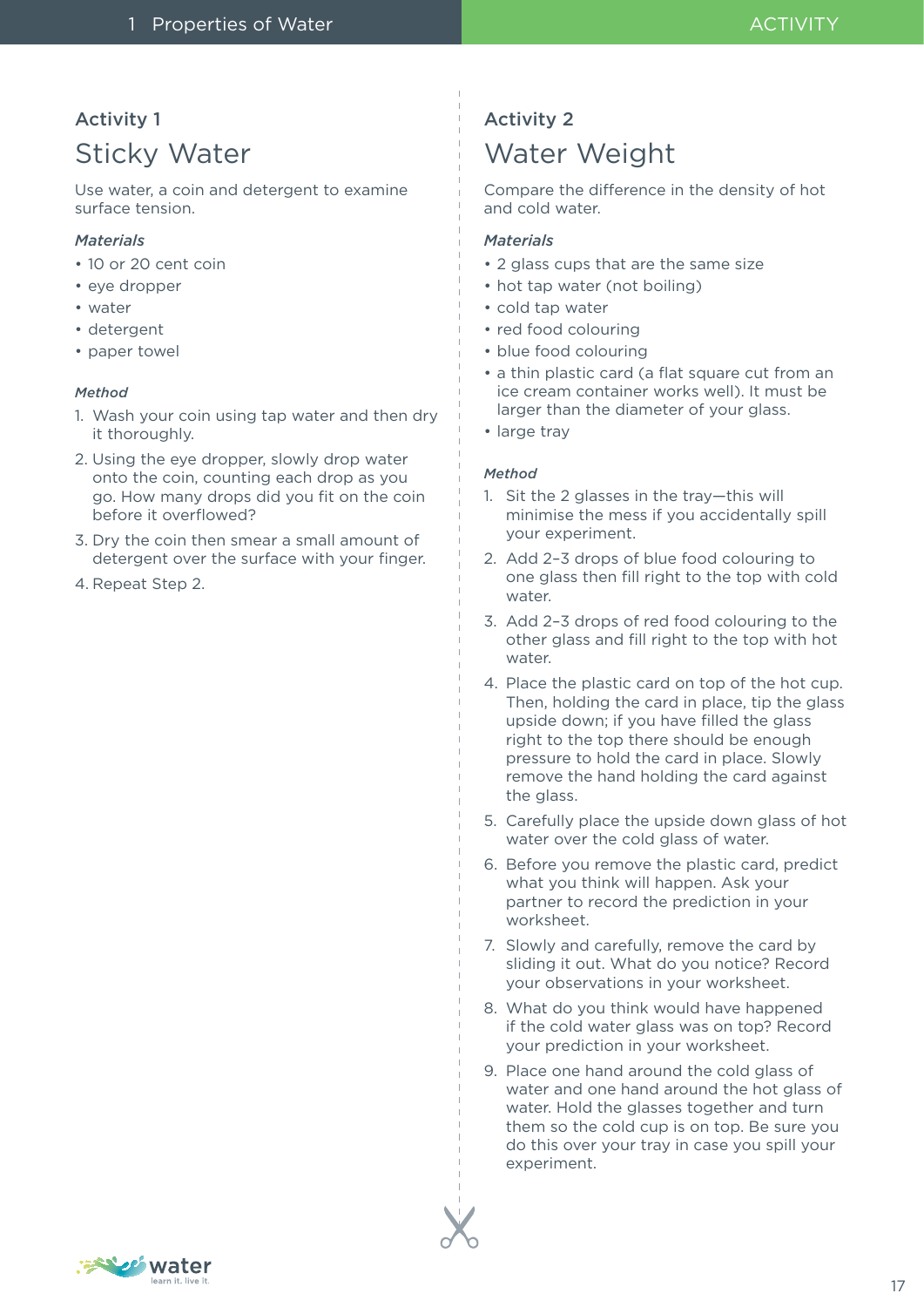## Activity 3

# Scared of a Little Water?

Help oil overcome its fear of water with this colourful experiment.

#### *Materials*

- clear jar or bottle with a tight fitting lid
- detergent
- cooking oil
- water
- food colouring

#### *Method*

- 1. Add 3 drops of food colouring to the jar.
- 2. Add equal amounts of oil and water to the jar, each about  $\frac{1}{3}$  of the jar's volume.
- 3. Screw the lid on tightly then shake the jar.
- 4. Let the liquids settle and observe them. Record your observations in the worksheet provided.
- 5. Add a few drops of detergent to the jar then shake it again.
- 6. Observe the results.

# Activity 4 Ice Action

Explore the density of ice and water in this simple but effective activity.

### *Materials*

- glass cup
- water
- oil
- tongs
- ice cube coloured with food colouring

#### *Method*

- 1. Half fill a clear glass with water.
- 2. Carefully top up the glass with oil by slightly tilting the glass of water and letting the oil run down the inside of the glass.
- 3. Carefully place your coloured ice cube in the oil using tongs. Be sure to place it carefully in the glass—don't let it drop in!

*Ensure you dispose of the oil correctly (not straight down the sink!).*

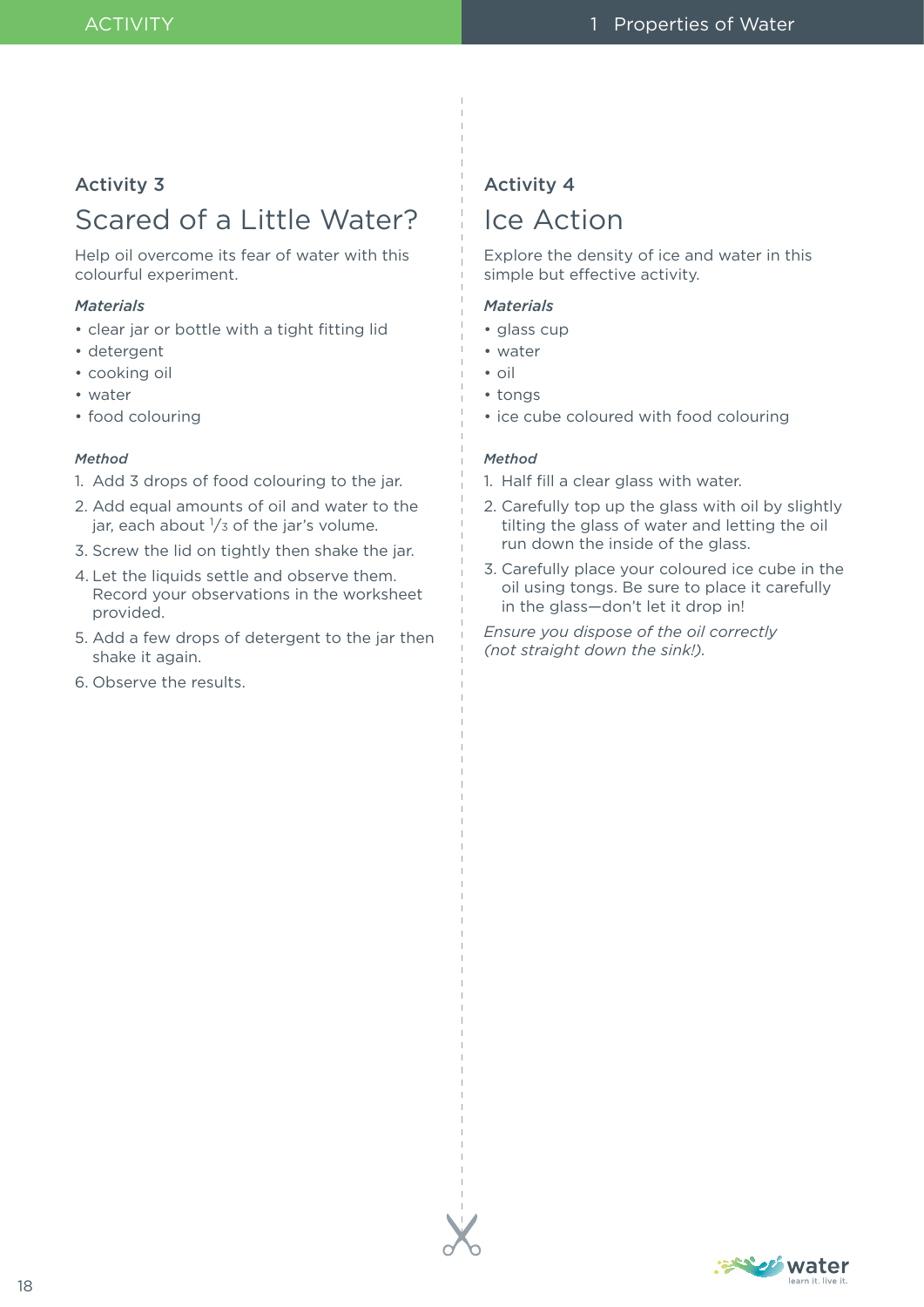# Activity 5

# Solid, Liquid, Gas… Oobleck?

Think you know all the properties of solids and liquids? What happens when a substance behaves like both?

Quicksand, many pastes and glues, gelatine and shampoo are all non-Newtonian fluids. They get their name from the fact that they do not fit Newton's laws of how true liquids behave (specifically, in how they react to sharing forces). Cornflour slime, also known as oobleck (from the Dr. Seuss book *Bartholomew and the Oobleck*), is a non-Newtonian fluid, a fluid that can change its viscosity (thickness).

#### *Materials*

- large mixing bowl
- large spoon
- 2 cups of cornflour
- 2 cups of water
- food colouring

#### *Method*

- 1. Add 2 cups of water and a few drops of food colouring to the mixing bowl.
- 2. Gradually add the cornflour until you achieve a smooth consistency. It should flow smoothly when you stir very slowly but should be difficult to stir quickly.
- 3. Roll up your sleeves and try the following activities:
	- *a. Drop your hands quickly into the Oobleck, then slowly lower your hands into it.*
	- *b. Hold a handful in your open palm—what happens?*
	- *c. Try squeezing it in your fist or rolling it between your hands—how does it behave differently?*
	- *d. Move your fingers through the mixture slowly then try moving them fast.*
	- *e. Pour the mixture from one container to another. Try pulling at the slime mid-stream.*
	- *f. What else can you do to test the mixture's properties?*



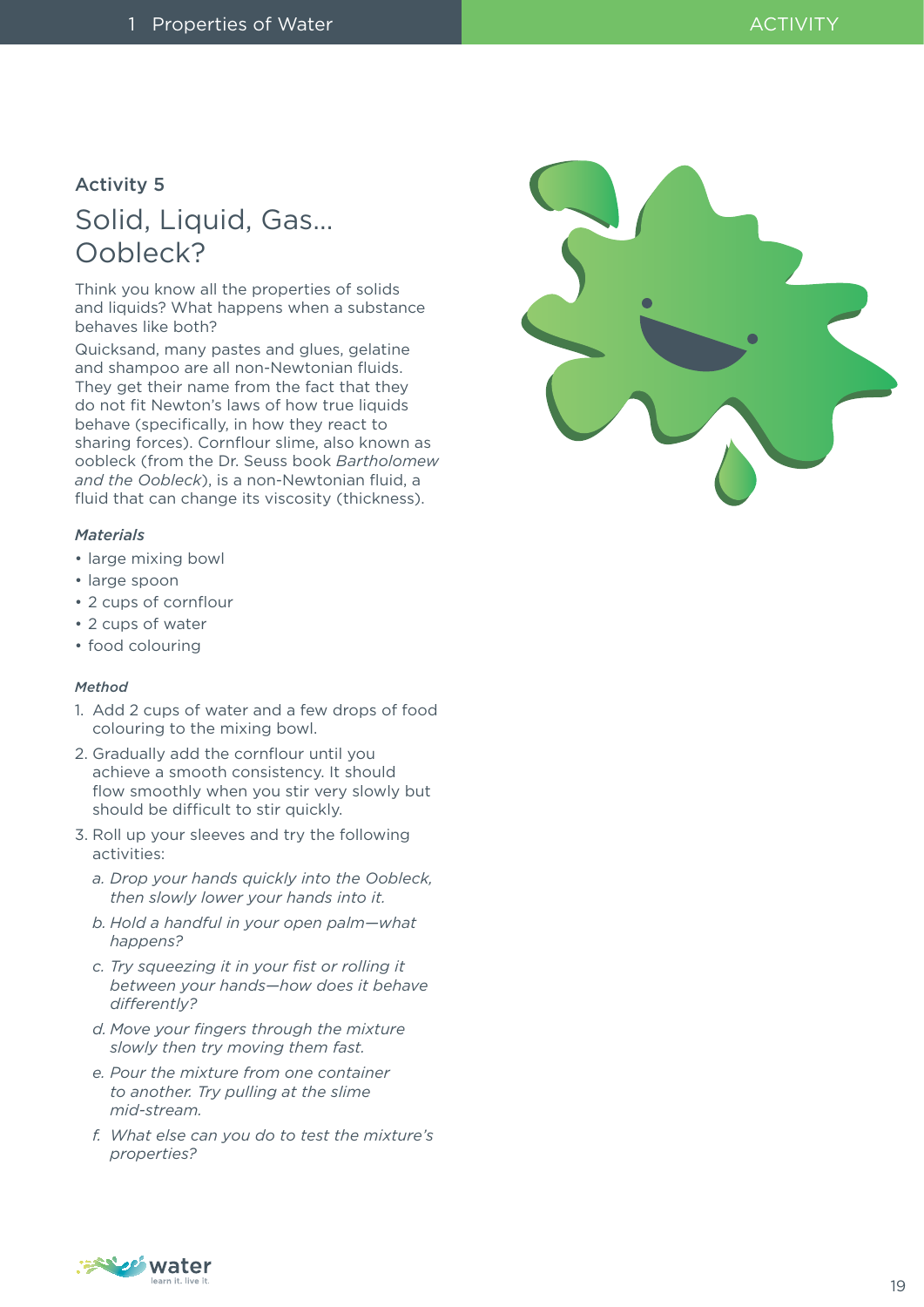# Engage & Connect – Weird and Wonderful Water

| Experiment                   | Before you start each experiment, think about what might happen. Complete the following sentences:<br>PREDICT                                                                                                                                                                                                                                                                                       |
|------------------------------|-----------------------------------------------------------------------------------------------------------------------------------------------------------------------------------------------------------------------------------------------------------------------------------------------------------------------------------------------------------------------------------------------------|
| Sticky Water                 | number of drops of water before it overflows.<br>number of drops of water before it overflows.<br>in detergent will hold<br>I predict that the clean coin will hold<br>I predict that the coin covered                                                                                                                                                                                              |
| Weighty<br>Water             | I predict that when the hot cup is on top<br>Ì                                                                                                                                                                                                                                                                                                                                                      |
|                              | I predict that when the cold cup is on top.                                                                                                                                                                                                                                                                                                                                                         |
|                              | $\cdot$<br>$\frac{1}{2}$                                                                                                                                                                                                                                                                                                                                                                            |
| Little Water?<br>Scared of a | oil and water I will see<br>$\frac{1}{2}$<br>I predict that when I combine                                                                                                                                                                                                                                                                                                                          |
|                              | oil, water and detergent I will see<br>I predict that when I combine                                                                                                                                                                                                                                                                                                                                |
|                              | ×,<br>$\begin{bmatrix} 1 & 0 & 0 \\ 0 & 1 & 0 \\ 0 & 0 & 0 \\ 0 & 0 & 0 \\ 0 & 0 & 0 \\ 0 & 0 & 0 \\ 0 & 0 & 0 & 0 \\ 0 & 0 & 0 & 0 \\ 0 & 0 & 0 & 0 \\ 0 & 0 & 0 & 0 & 0 \\ 0 & 0 & 0 & 0 & 0 \\ 0 & 0 & 0 & 0 & 0 \\ 0 & 0 & 0 & 0 & 0 & 0 \\ 0 & 0 & 0 & 0 & 0 & 0 \\ 0 & 0 & 0 & 0 & 0 & 0 & 0 \\ 0 & 0 & 0 & 0 & 0 & 0 & 0 \\ $<br>×<br>Ì<br>ł<br>ï<br>$\frac{1}{2}$<br>ł,<br>Ì<br>×<br>×<br>× |
| <b>Ice Action</b>            | glass of water and oil, I think I will see.<br>$\sigma$<br>$\frac{1}{2}$<br>When I add a coloured ice cub                                                                                                                                                                                                                                                                                           |
|                              | $\frac{1}{2}$<br>.<br>$\begin{bmatrix} 1 & 1 & 1 \\ 1 & 1 & 1 \\ 1 & 1 & 1 \\ 1 & 1 & 1 \end{bmatrix}$<br>$\frac{1}{2}$<br>----------------------------------                                                                                                                                                                                                                                       |
| Liquid, Gas<br>Solid,        | When I mix cornflour (solid) with water (liquid), I think my new substance will behave like                                                                                                                                                                                                                                                                                                         |
| Oobleck                      | $\frac{1}{2}$<br>.                                                                                                                                                                                                                                                                                                                                                                                  |